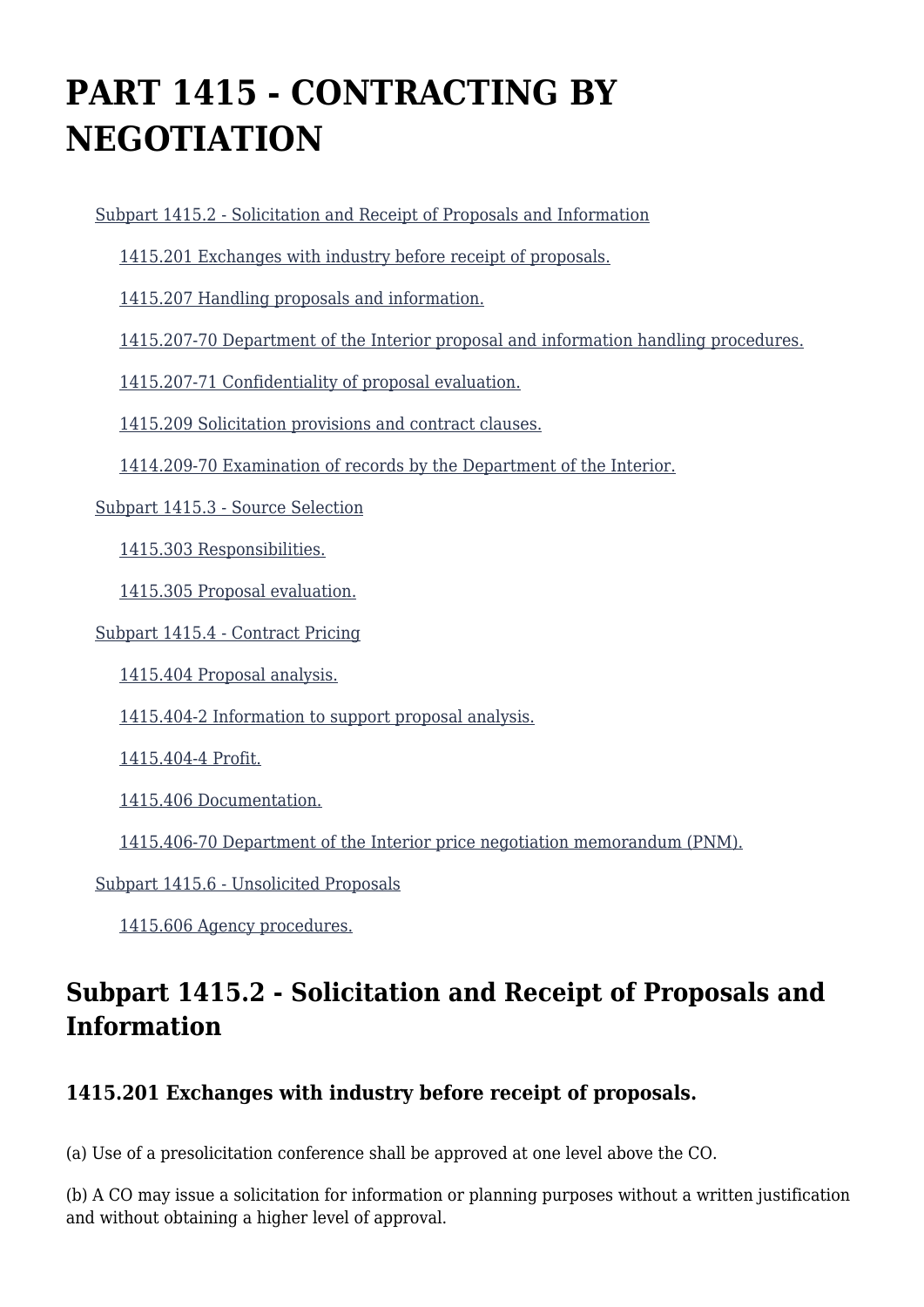## **1415.207 Handling proposals and information.**

## **1415.207-70 Department of the Interior proposal and information handling procedures.**

(a) *General.* This section establishes procedures that must be used in addition to those prescribed in FAR 15.207, for the use and disclosure of trade secret information and confidential commercial and financial information contained in solicited proposals.

(b) *Marking of solicited proposals.* A solicited proposal may contain trade secrets or confidential commercial or financial information which the offeror, or its subcontractors, prefers not to be disclosed to the public or used by the Government for any purpose other than evaluation of the proposal. To notify the Government of trade secrets and confidential commercial or financial information contained in a proposal, offerors must mark the cover page of the proposal and each affected page of the proposal with the legends specified in the solicitation provision at 1452.215-71, Use and Disclosure of Proposal Information - Department of the Interior. COs and other government personnel evaluating a proposal shall not refuse to consider the proposal because it contains information identified as trade secret information or confidential commercial or financial information.

(c) *Failure to mark.* The Government assumes no liability for the disclosure or use of information contained in a proposal if not marked in accordance with 1452.215-71. If a request under the Freedom of Information Act is made for information in a proposal not marked in accordance with 1452.215-71, the offeror concerned shall be notified promptly of the request and given an opportunity to provide its position to the Government. However, failure of an offeror to mark information contained in a proposal as trade secret information or confidential commercial and financial information will be treated by the Government as evidence that the information is not exempt from disclosure under the Freedom of Information Act, absent a showing that the failure to mark was due to unusual or extenuating circumstances, such as a showing that the offeror had intended to mark, but that markings were omitted from the offeror's proposal due to clerical error.

(d) *Solicitation provision.* The provision at 1452.215-71, Use and Disclosure of Proposal Information - Department of the Interior, shall be inserted in all requests for proposals and requests for quotations.

# **1415.207-71 Confidentiality of proposal evaluation.**

(a) The safeguarding of evaluation data and information, including proposals, is essential in order to preserve the integrity of the proposal evaluation process. During the selection process, no member or advisor of any committee appointed to evaluate proposals shall discuss or disclose any information on the number, identity or content of proposals received to any other party (including supervisors) without the written approval of the CO. 18 U.S.C. 1905 prohibits the unauthorized disclosure of business, confidential or trade secret information unless authorized by law.

(b) At the initial meeting of the committee, the CO shall brief all members and advisors on the sensitivity of the evaluation process and the prohibition against unauthorized disclosure of information. At this meeting each member and advisor shall sign a Confidentiality Certificate. During the proposal evaluation process, all proposals, evaluation notes, scoring sheets, and other materials shall be locked in file cabinets or drawers when not in use by committee members and advisors.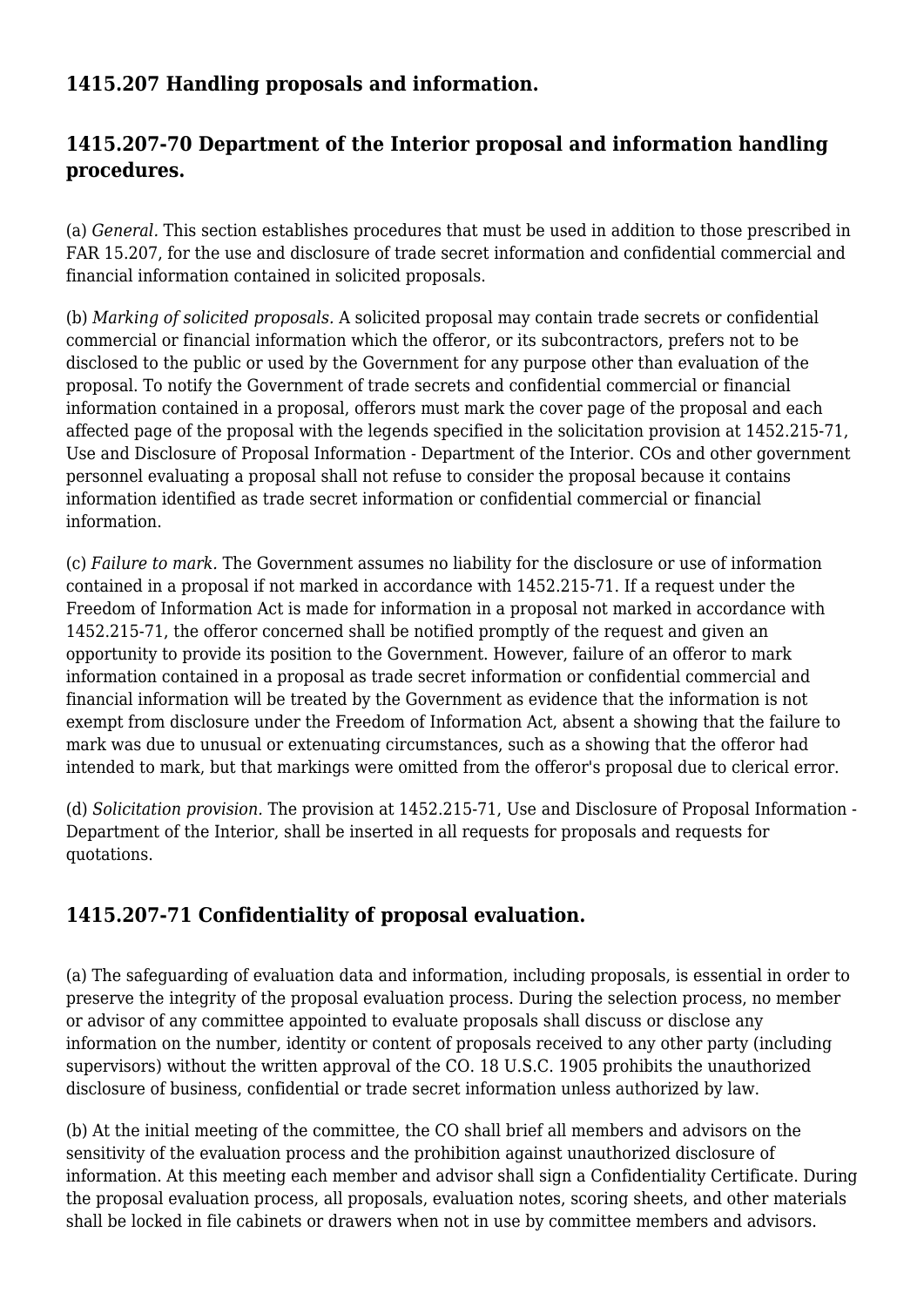(c) The CO shall be the single point of contact regarding communications received from outside parties relating to the acquisition and the evaluation and selection process. Any committee member or advisor who receives a communication from any outside party shall, without discussion, immediately refer the party to the CO. The CO will then determine what further action shall be taken, if any, in responding to the communication. Requests for information made pursuant to the Freedom of Information Act shall be referred to the CO for reply. Proposal evaluation committee members and advisors shall not contact any offeror whose proposal is under evaluation. All communications with offerors shall be handled by the CO.

(d) Bureaus and offices may only release proposals outside the Government for evaluation or advice in accordance with the following requirements:

(1) Decisions to release proposals outside the Government for evaluation or advice shall be approved in writing by the HCA;

(2) Outside evaluators and advisors shall sign a Conflict of Interest Certificate and a Confidentiality Certificate in a format approved by the HCA;

(3) Any authorized restrictive legends placed on the proposal by the prospective contractor or subcontractor, or by the Government shall be applied to any reproduction or abstracted information made by the outside evaluator or advisor;

(4) Upon completing the evaluation, all copies of the proposal, as well as any abstracts thereof, shall be returned to the Government office which initially furnished them for evaluation; and

(5) All determinations to release the proposal outside the Government shall take into consideration requirements for avoiding individual conflicts of interest (see 1403.101) and organizational conflicts of interest (see 1409.5 and FAR Subpart 9.5), and the competitive relationship, if any, between the prospective contractor or subcontractor and the prospective outside evaluator.

(e) If outside individuals will be voting members of the evaluation committee or otherwise participate in other than an advisory capacity, then the committee must be constituted as a Federal Advisory Committee in accordance with the Federal Advisory Committee Act (PL 92-463) and 308 DM 2. Since the Secretary must appoint such committees in consultation with the Office of Management and Budget, there should be very few occasions when use of outside individuals as voting members is justified.

(f) Outside evaluators will usually serve as advisors to the proposal evaluation committee and as such, are consultants. Consultants may be appointed as special employees in accordance with 5 U.S.C. 3109 or contracted for in accordance with 1437.1.

(g) Additional restrictions on the disclosure of acquisition evaluation information are listed in FAR Subpart 5.4.

#### **1415.209 Solicitation provisions and contract clauses.**

# **1414.209-70 Examination of records by the Department of the Interior.**

The CO shall insert the clause at 1452.215-70, Examination of Records by the Department of the Interior, in all contracts requiring the clause at FAR 52.215-2 Audit and Records, Negotiation, as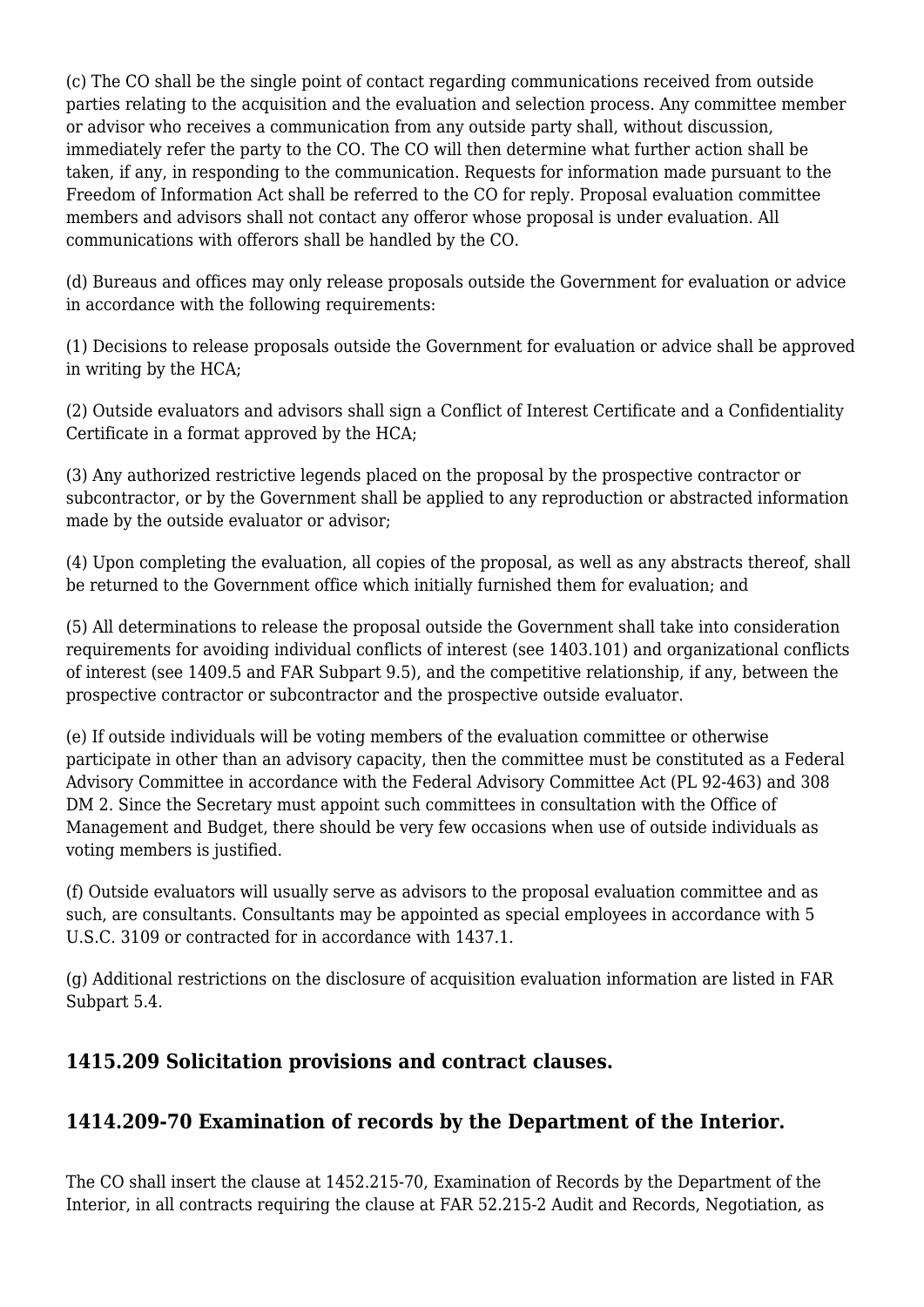prescribed in FAR 15.209(b).

# **Subpart 1415.3 - Source Selection**

### **1415.303 Responsibilities.**

(a) The HCA shall determine when a formal source selection process will be used and shall establish implementing procedures.

(b) The formal source selection procedures shall include designating the CO as the individual responsible for the proper control and appropriate release of proprietary and source selection information after source selection.

#### **1415.305 Proposal evaluation.**

The CCO is authorized to make the determination to reject all proposals.

# **Subpart 1415.4 - Contract Pricing**

#### **1415.404 Proposal analysis.**

#### **1415.404-2 Information to support proposal analysis.**

The CO shall initiate an audit by sending a completed form DI-1902, Request for Audit, to the Assistant Inspector General for Auditing, OIG (see 1453.215-70).

(a) The CO shall allow at least 30 working days in assigning a realistic deadline for receipt of the audit report. In exceptional circumstances 20 working days may be allowed but the circumstances shall be documented in the contract file.

(b) Upon receipt of a DI-1902, the OIG will conduct the audit or arrange for its conduct by the cognizant audit agency in accordance with 360 DM 3.7.

(c) Upon receipt of the audit report, the CO and the price analyst (if assigned), shall discuss any questions regarding the report's contents with the cognizant auditor. If a question cannot be resolved or agreement cannot be reached on a recommendation in the report, the CO shall prepare a written statement for the contract file documenting the decision on the matter. A copy of the statement shall be promptly forwarded to the Assistant Inspector General for Auditing for information.

#### **1415.404-4 Profit.**

(a) DOI's policy is to use a structured approach for determining the profit or fee prenegotiation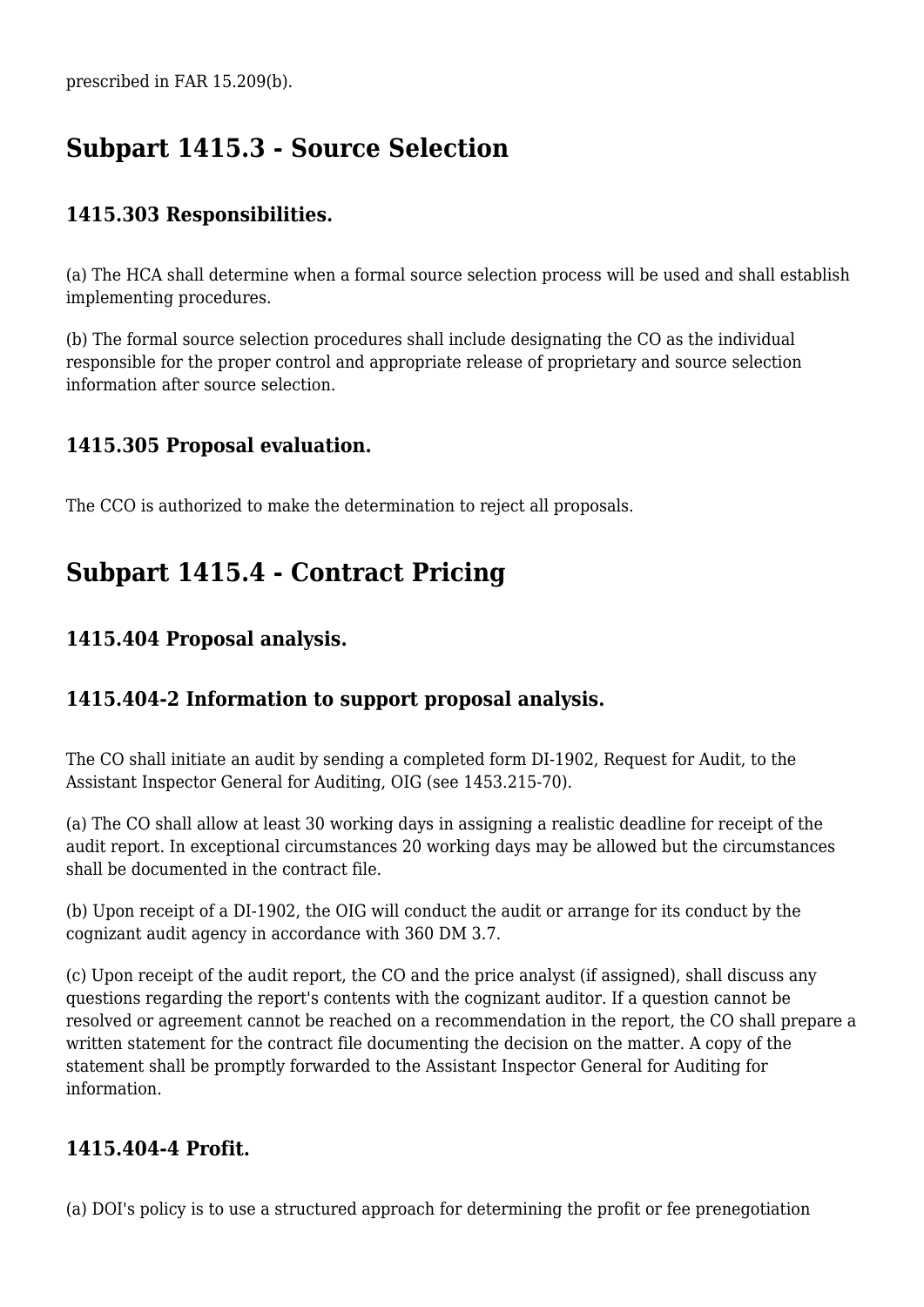objective in acquisition actions that require cost analysis based on the profit analysis factors in FAR 15.404-4, as implemented and supplemented in this section.

(b) In addition to the factors listed in FAR 15.404-4(d), one additional factor, "Other Costs," will be used in evaluating and determining a weighted profit or fee. For further guidance also refer to the Armed Services Pricing Manual (ASPM No. 1). The "Other Costs" factor shall include the contribution of all other direct costs including travel, direct support and hiring of consultants for contract performance.

## **1415.406 Documentation.**

### **1415.406-70 Department of the Interior price negotiation memorandum (PNM).**

(a) *Policy.* In addition to the information required in FAR 15.406-3, the PNM prepared by the CO shall include the information in paragraph (c) of this section to the extent such information is applicable to the negotiation.

(b) *Applicability.* (1) The CO shall prepare a PNM documenting the negotiation of the initial contract award and any subsequent modifications affecting price, cost or fee, including revisions to the prices of contracts awarded through sealed bidding procedures. A PNM is not required for unilateral modifications such as exercising fixed price options or issuing change orders. The memorandum is required for concluding changes and settlements of claims and for issuing orders under Blanket Ordering Agreements, task orders and delivery orders that involve the negotiation of prices, estimated quantities or amounts.

(2) For simplified acquisitions conducted pursuant to FAR Part 13, the documentation requirements of 1413.106 and FAR 13.106 shall be followed.

(c) *Procedures.* When the CO prepares the memorandum prescribed in FAR 15.406-3, the following additional information shall be included to the extent it applies to the contract action. Information already contained in the contract file or in a previous PNM shall be referenced by location:

(1) A discussion of the reason(s) why sealed bidding is not appropriate as required by FAR 6.401 (or cross-reference the file location of the existing explanation);

(2) A memorandum identifying the type of contract used and why it was selected as required by FAR 16.103(d). The file location of any required determination and findings authorizing use of this type of contract (see Part 1416);

(3) A history of the contract action including: Whether the action was synopsized or the basis for exemption under FAR 5.202, and file location of the synopsis; consideration given to the use of setasides and file location of DI-1886 (see Subpart 1419.2); solicitation issuance date, closing date for receipt of proposals and extensions; (iv) sources solicited (reference file location); late proposal or proposal modification information required by FAR 15.208; and the file location of "Justification for Other Than Full and Open Competition," if applicable.

(4) Evaluation of proposal(s), including: Evaluation factors used and weights (FAR 15.304); results of initial proposal evaluation (FAR 15.305); determination of competitive range (FAR 15.306); results of written or oral discussions conducted (FAR 15.306); discussion of final proposal revisions received